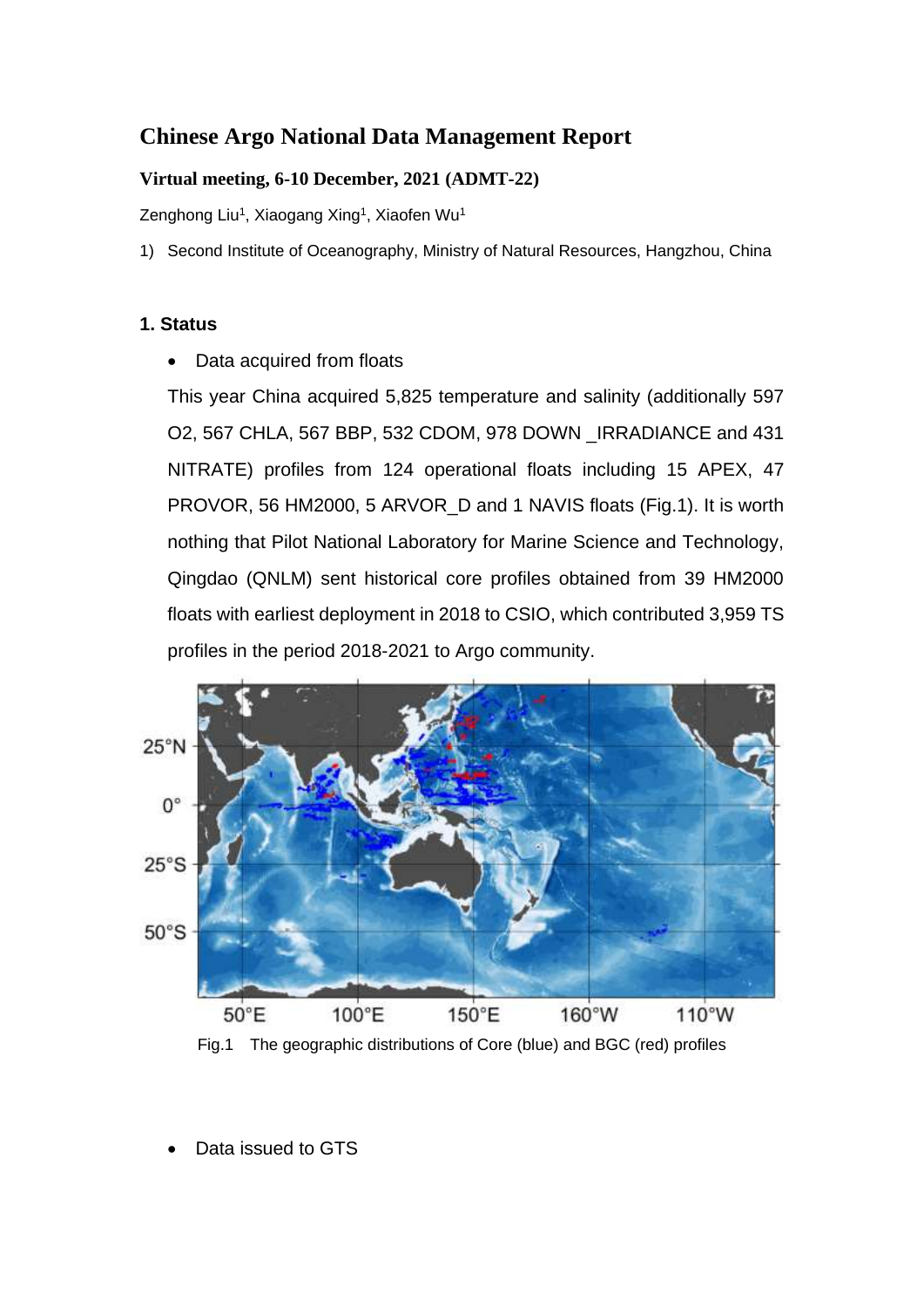At CSIO, the JMA BUFR generation script is being applied. BUFR bulletin is generated for each Argo profile and transferred to China Meteorological Administration (CMA), who will insert bulletin into the GTS. Besides T/S profiles, O2 profiles are able to be converted into BUFR and inserted into GTS.

• Data issued to GDACs after real-time QC

Meta, technical, trajectory and profile files are submitted to GDAC in netCDF format version 3.1 on an operational basis. The MEDD test has been added into our RTQC procedure according to the latest QC manual. The Global range test was revised according to the ADMT-21 action items. The realtime adjustment for CHLA has been added into our system.

• Data issued for delayed QC

At CSIO, under Zenghong's help with decision-making and DMQC team members' (Dirk, Catriona, Jenny, etc.) help at CSIRO, Ms. Xiaofen Wu was still in charge of DMQC for core profiles this year.

• Delayed data sent to GDACs

About 15,853 D-files were sent to GDACs. Totally about 78% of the core profiles have been DMQC'd, and D files of some old floats have received the second DMQC processing.

• Web pages

The website [\(http://www.argo.org.cn\)](http://www.argo.org.cn/) of the China Argo Real-time Data Centre (Hangzhou) was maintained by CSIO, from which the latest progress on China Argo, the real-time observations from Chinese floats including data file and related plots are provided.

Statistics of Argo data usage (operational models, scientific applications, number of National Pis… )

Operational uses: Argo data have been used into most ocean data assimilation systems operated by department or institutions such as NMEFC, NMDIS, IAP, QNLM, etc.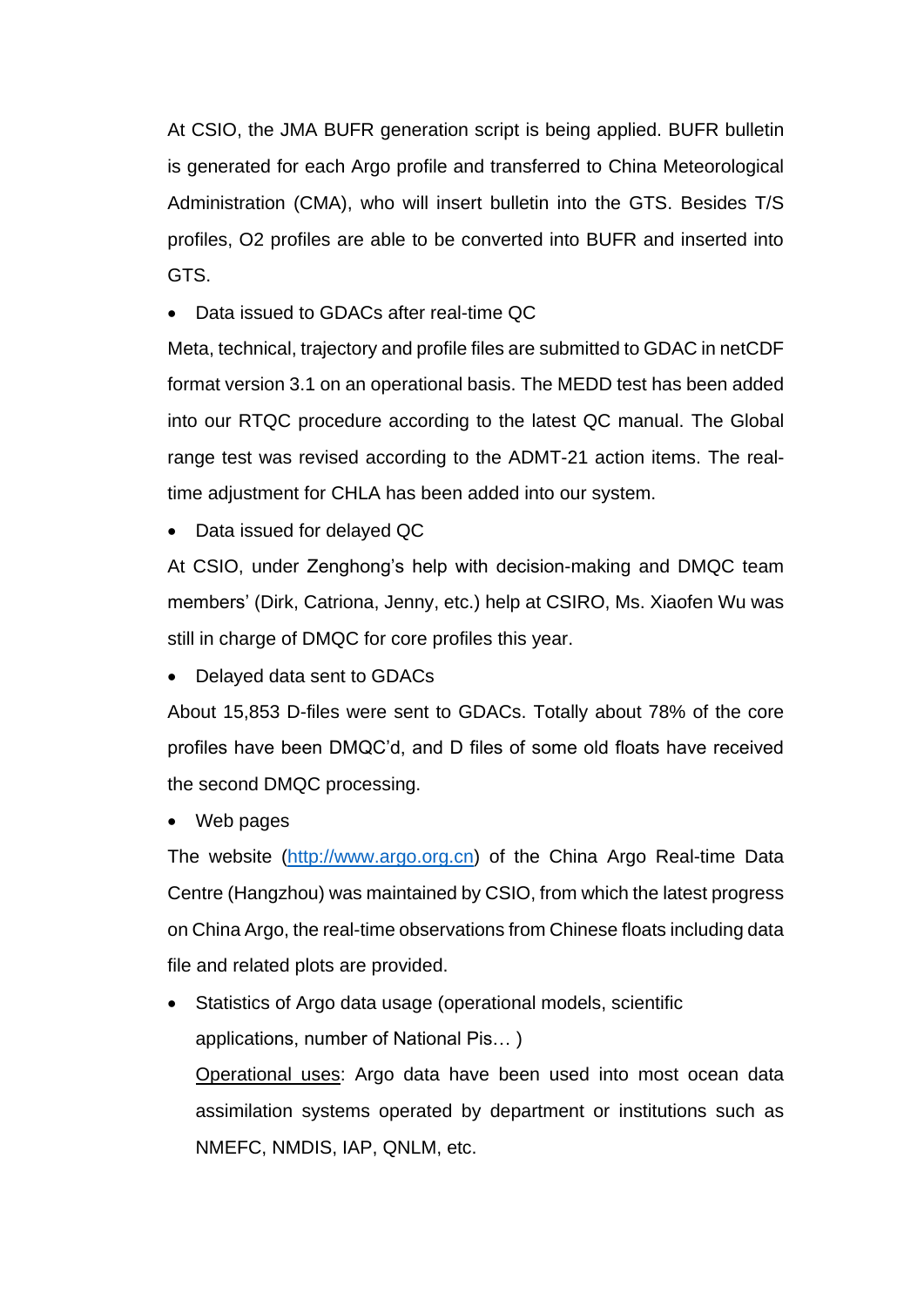Scientific applications: The Argo data are mainly used in from seasonal to decadal ocean variations in global and regional scales, air-sea interactions, ocean's role in global climate change.

- Until now, about 21 PIs from 11 institutions and universities have deployed profiling floats and share data with Argo community.
- Products generated from Argo data …

**BOA\_Argo**: It is now a biannually updated gridded Argo product developed by CSIO (ftp://data.argo.org.cn/pub/ARGO/BOA\_Argo/). The product is based on the post-QC'd Argo dataset maintained by CSIO.

**GDCSM\_Argo**: It is a gridded Argo product jointly developed by SHOU (Shanhai Ocean University) and CSIO based on a Gradiente-dependent Correlation Scale Method (ftp://data.argo.org.cn/pub/ARGO/GDCSM/).

**IAP data set**: IAP data set is a global ocean gridded data se developed by Lijing Cheng from IAP. In contrast to BOA\_Argo, other available profiles from various instruments (e.g. XBT, MBT and shipboard CTD, etc.) are also used while producing the data set. It includes 1°x1° monthly temperature fields since 1940 from the sea surface to 2000 m.

**Post-QC'd global ocean Argo dataset**: The dataset is based on a FAST post-QC toolbox developed by CSIO, with which we can make a synchronization with GDAC server twice a day and conduct a post-QC procedure to each profile (ftp://ftp.argo.org.cn/pub/ARGO/global/core/). The daily high-quality Argo data derived from this toolbox are now transferred to several operating departments.

**Global ocean BGC-Argo dataset**: The dataset is derived from the Bfiles on the GDAC, and is separated into various txt files according to BGC parameters. The dataset is also expected to be quarterly updated depending on the CSIO resources

(ftp://ftp.argo.org.cn/pub/ARGO/global/bgc/).